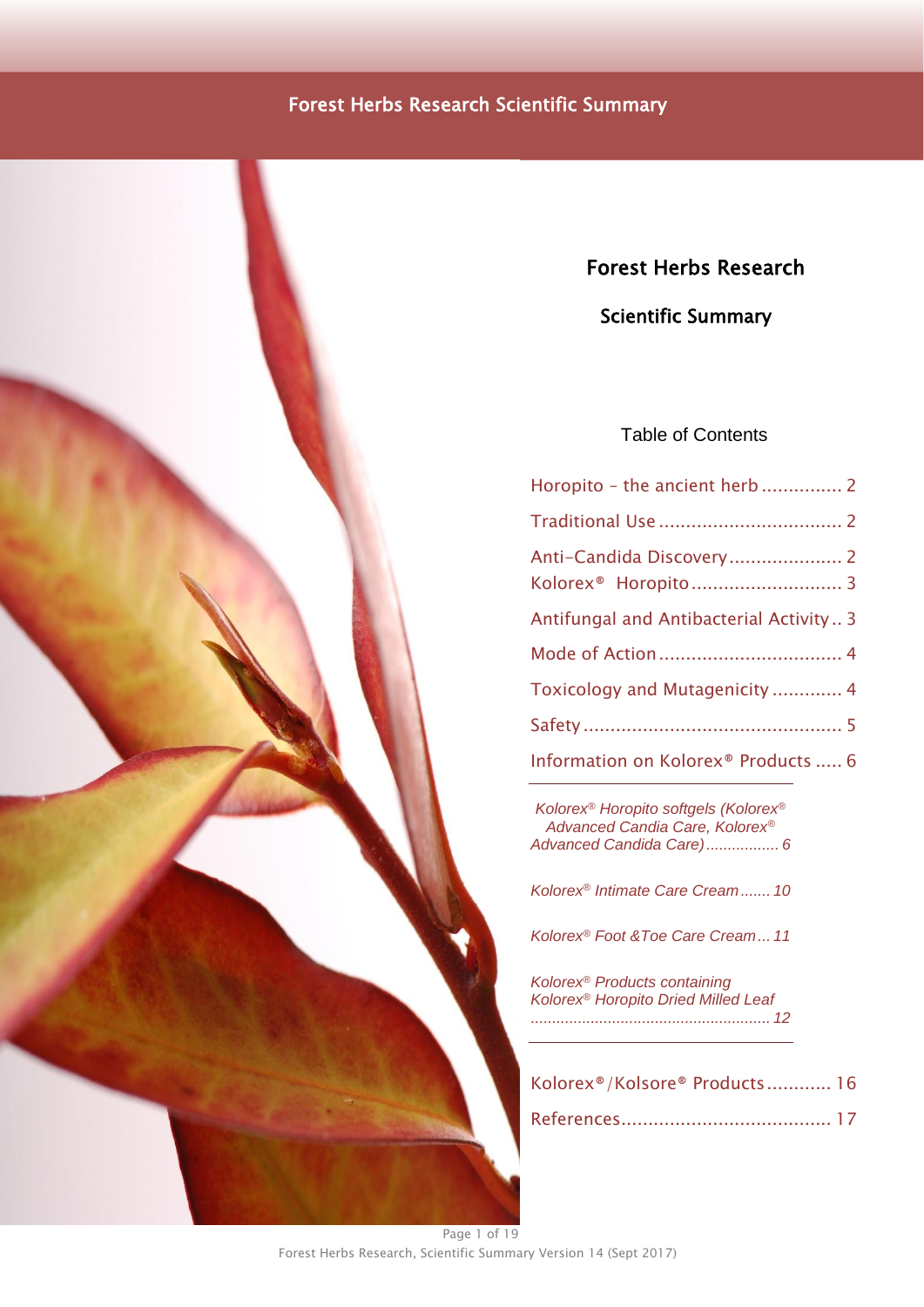

### <span id="page-1-0"></span>Horopito – the ancient herb

Horopito (Pseudowintera colorata) only grows in New Zealand. This ancient shrub is a member of the primitive Winteraceae family, common to the Southern Pacific. It has features of the earliest evolved flowering plants, and appears in the fossil record over 65 million years ago. It is a very slow growing plant that lacks the specialist water conducting tubes found in nearly all other flowering plants. It grows well only in damp areas, especially under temperate rainforest<sup>1</sup>. The red colouration on the leaves may give protection against harsh ultraviolet radiation<sup>2</sup> and the pungent taste is a deterrent to insects and animals<sup>3</sup>

# <span id="page-1-1"></span>Traditional Use

Horopito has a long history of medicinal use by New Zealand's indigenous Maori population. The leaves were bruised, steeped in water and used for paipai (a skin disease) and venereal diseases. The leaves were chewed for toothache4. It was also used for skin diseases like ringworm. A decoction of the leaves was often used to allay inward pain and is honoured with the name 'Maori painkiller'5.

### <span id="page-1-2"></span>Anti-Candida Discovery

In 1982 Professor J.R.L. Walker and his team at New Zealand's University of Canterbury isolated a sesquiterpene dialdehyde called polygodial in the leaves of Horopito (see Figure 1).

#### Figure 1. Chemical structure of Polygodial



<span id="page-1-3"></span>In vivo laboratory testing demonstrated that an extract from Horopito had strong anti-fungal activity against the yeast *Candida albicans<sup>6</sup>*. The activity of polygodial from the extract was compared with that of Amphotericin B (a proprietary pharmaceutical product used to treat systemic mycoses) and found to be stronger and faster acting. The polygodial extract from Horopito gave larger zones of inhibition against C. albicans and was effective from day one whereas the inhibitory effect of Amphotericin B against C. albicans required three to four days incubation to become effective7. See Table 1 for test results.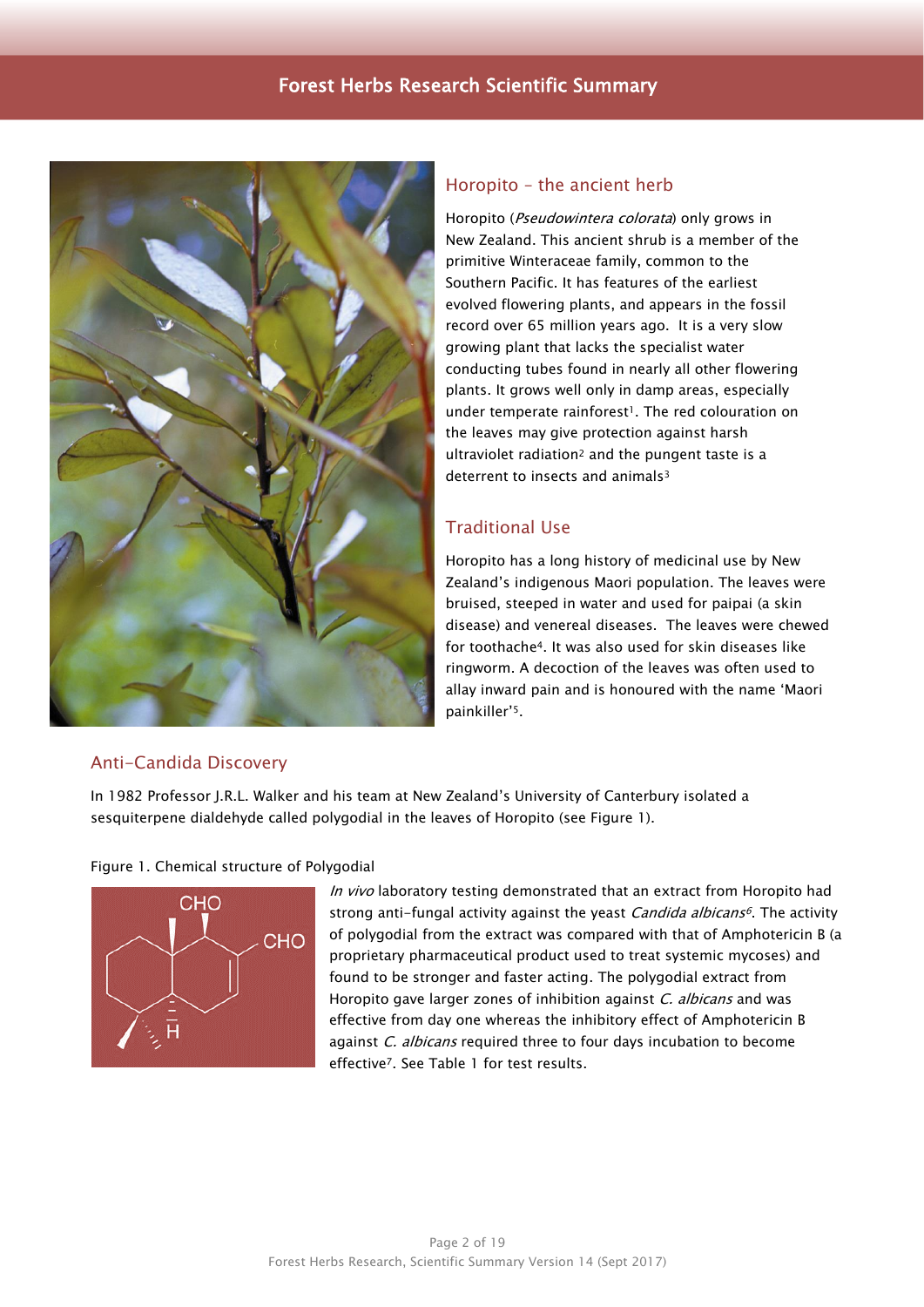| Concentration<br>(ug/disc) | Time (days) |                |                |      |      |  |  |
|----------------------------|-------------|----------------|----------------|------|------|--|--|
|                            | 1           | $\overline{2}$ | $\overline{4}$ | 8    | 11   |  |  |
| Polygodial                 |             |                |                |      |      |  |  |
| 10                         | 17.1        | 16.5           | 15.2           | 14.7 | 14.4 |  |  |
| 5                          | 15.0        | 13.4           | 11.2           | 11.5 | 10.5 |  |  |
| 1                          | 9.0         | 8.0            | 7.3            | 7.0  | 7.0  |  |  |
| <b>Amphotericin B</b>      |             |                |                |      |      |  |  |
| 100                        | F           | F              | 8.2            | 8.3  | 8.3  |  |  |
| 10                         | F           | F              | 6.3            | 6.5  | 6.4  |  |  |
|                            | F           | X              | X              | X    | X    |  |  |

Table 1. Comparison of antibiotic activity of polygodial and Amphotericin B against *C. albicans*. Inhibition expressed as mean diameter (mm) of zone of inhibitio[n](#page-1-3)<sup>7</sup>

<span id="page-2-0"></span> $F =$  Faint zone of inhibition;  $x =$  no inhibition

### Kolorex® Horopito

Terpenes are a large class of chemical compounds found in natural products. Many of them have important biological properties.<sup>8</sup> Kolorex® Horopito leaves contain at least 21 terpenes (of which the sesquiterpene polygodial is dominant) and at least 4 flavonoids9.



Horopito grows wild through much of New Zealand's elevated and high rainfall regions but varies in appearance and growth habit. In 1998 Forest Herbs Research Ltd commissioned research to compare all the major population groups. Leaf samples were extracted and assayed for polygodial content and their effectiveness against C. albicans. Antifungal activity testing (using the zone of inhibition test) against *C. albicans* showed a five-fold difference between the most active and least active subspecies<sup>10.</sup> Kolorex® Horopito is derived from only the most active plants.

Recent research by P. colorata experts in New Zealand has provided further evidence that polygodial is present in higher concentrations in red leaves<sup>11</sup>. The interiors of red margined leaves were also found to be richer in polygodial than those of green leaves. The colour of dried Kolorex® Horopito leaves is distinctively red/purple when compared with many populations in the wild.

### <span id="page-2-1"></span>Antifungal and Antibacterial Activity

In 1998 Professor Kubo's team at Berkeley University used *in vitro* macrobroth dilution testing to demonstrate that polygodial had strong antifungal activity against the yeast like fungi C. albicans, C. utilis, C. krusei, Cryptococcus neoformans, S. cerevisiae and also filamentous fungi including T. mentagrophytes, T. ruburum and Penicillium marneffei. They found polygodial's antifungal activity was strongly increased under acidic conditions while variation in incubation temperature and inoculum size had little effect. Unlike Amphotericin B, polygodial did not show any haemolytic activity (rupture of red blood cells) and its mode of action was concluded to be different from that of existing antifungal drugs (see below)12.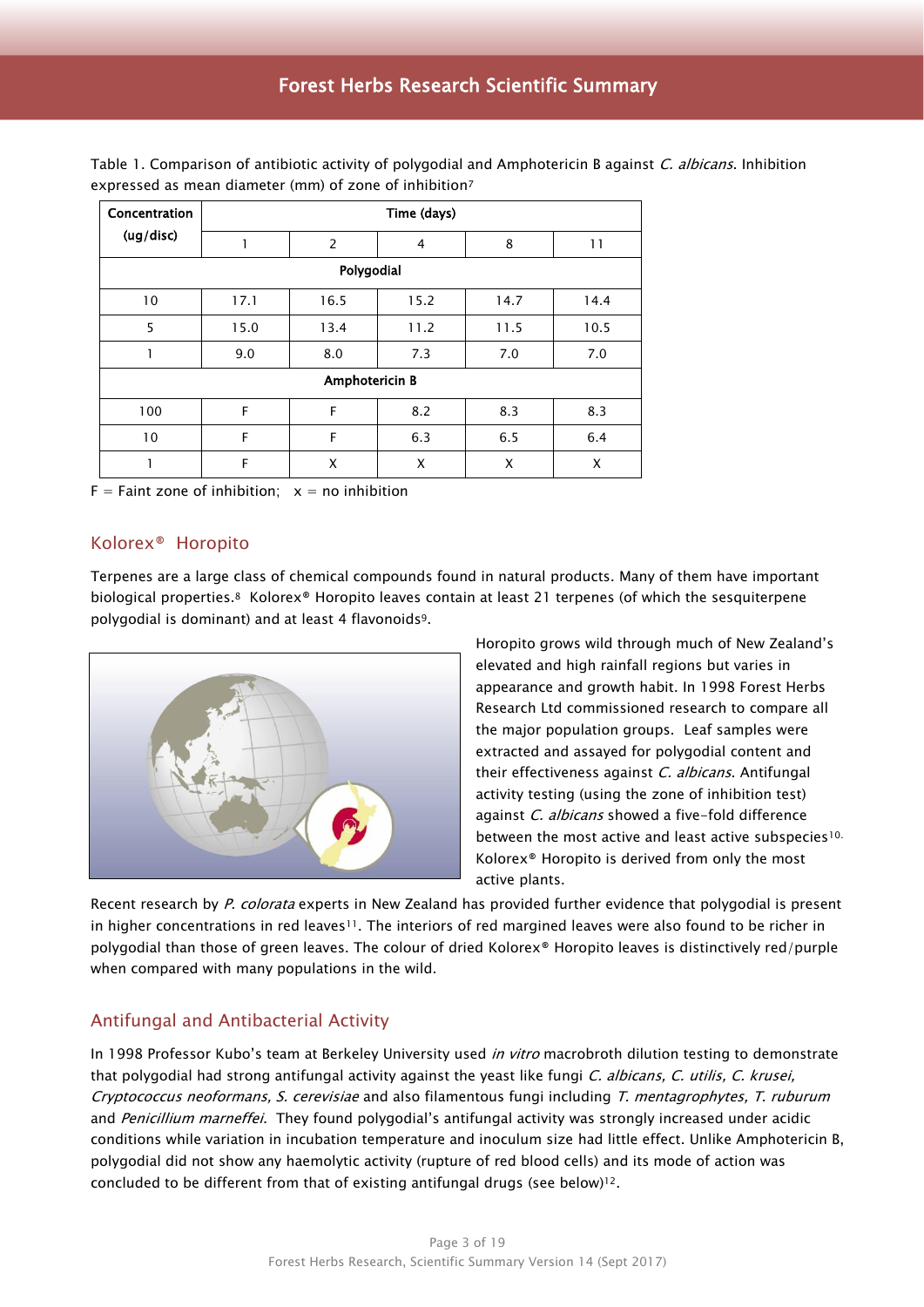In the area of food preservation polygodial exhibits synergistic fungicidal properties. Sorbic acid is considered one of the least harmful preservatives in use but high concentrations are necessary for fungicidal activity. The fungicidal activity of sorbic acid against S. cerevisiae was enhanced 64-fold and that of benzoic acid 400-fold when these common preservatives were combined with half the minimum fungicidal concentration of polygodial13. EDTA is another food preservative upon which polygodial exerts a synergistic effect, presumably by facilitating its transport into yeast cells<sup>14</sup>. Zygosaccharomyces baillii is a spoilage yeast that can survive in acid media with ethanol such as wine, however polygodial controls it at very low concentrations<sup>15</sup>. Research in this area highlights the potential of Kolorex® Horopito extracts to be used as natural preservatives.

In addition to its antifungal activities, polygodial has moderate antibacterial activity against both gram positive bacteria (including Bacillus subtilis and Staphylococcus aureus) and gram negative bacteria (including Escherichia coli and Salmonella choleraesuis) with minimum bactericidal concentrations ranging from 100- 400ug/ml16.

### <span id="page-3-0"></span>Mode of Action

<span id="page-3-2"></span>Using S. cerevisiae as a model, polygodial was found to act as a potent antifungal. It uses various processes but polygodial's primary antifungal action is as a nonionic surfactant. It damages the permeability barrier of yeast cells.<sup>17</sup> Disruption of the cell membrane surface induces cell leakage in the human neuroblastoma cells18. It is also likely that polygodial permeates by passive diffusion across the plasma membrane, and once inside the cells may react with a variety of intracellular compounds19.

The structural features that are responsible for the biological activity of polygodial and similar drimane compounds have been the subject of much research. Originally the activity was thought to be due to the



aldehyde groups especially the one at C8[17](#page-3-2). The latest contribution to this debate gives evidence that the double bond in the drimane skeleton (between C7 and C8) is a necessary structural feature. The molecular electrostatic potential was also found to be a feature. This work also confirmed the minimum fungicidal concentrations of many naturally occurring and semi-synthetic drimanes similar to polygodial. Polygodial showed the best minimum fungicidal concentration of all the compounds tested20.

### <span id="page-3-1"></span>Toxicology and Mutagenicity

Toxicological assessment of Kolorex® Horopito & Aniseed capsules (175mg of each) indicates that this formula is not toxic following acute exposure up to the level of 2 grams per kg bodyweight. At this dosage satisfactory body weight gains were maintained and macroscopic examination of the abdominal and thoracic cavities revealed no abnormalities21.

<span id="page-3-3"></span>In contrast to compounds of a similar structure with strong biological activity, polygodial has been shown to be nonmutagenic (Ames and V79/HGPRT assay), and exhibit the least cytotoxicity<sup>[21](#page-3-3)</sup>.

Plants containing polygodial have been traditionally used as foods or medicines in Japan<sup>22</sup>, South America and Africa. There is no documented historical evidence of toxicity of Horopito by either oral ingestion or topical application.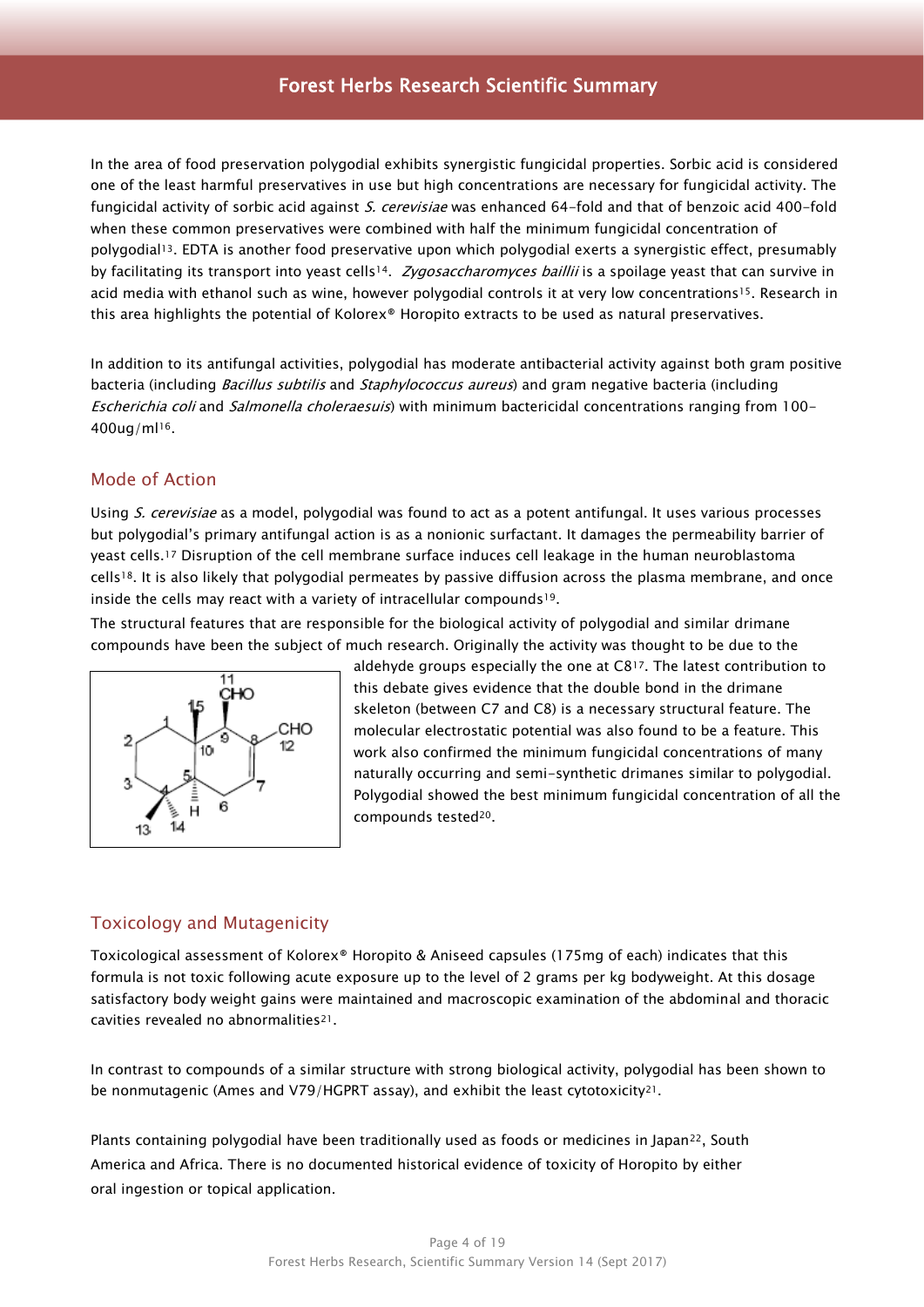# <span id="page-4-0"></span>Safety

Kolorex® capsules containing milled Horopito have been on the market since 1997. Over this time Forest Herbs Research has documented fourteen adverse reactions. Half of these relate to nausea or vomiting and half to rashes. Almost 2.5 million Kolorex® Horopito softgel capsules containing Horopito extract were sold in 2016. Twenty adverse reactions of have been reported since 2009.

Kolorex® Intimate Care cream has been on the market since 1996, during which seven incidents of adverse reactions have been reported. Two were severe allergic reactions. Three adverse reactions have been reported for Kolorex® Foot & Toe Care cream.

Although there is no evidence of teratogenicity, as a precaution it is suggested that pregnant women and small children do not take the oral formulations.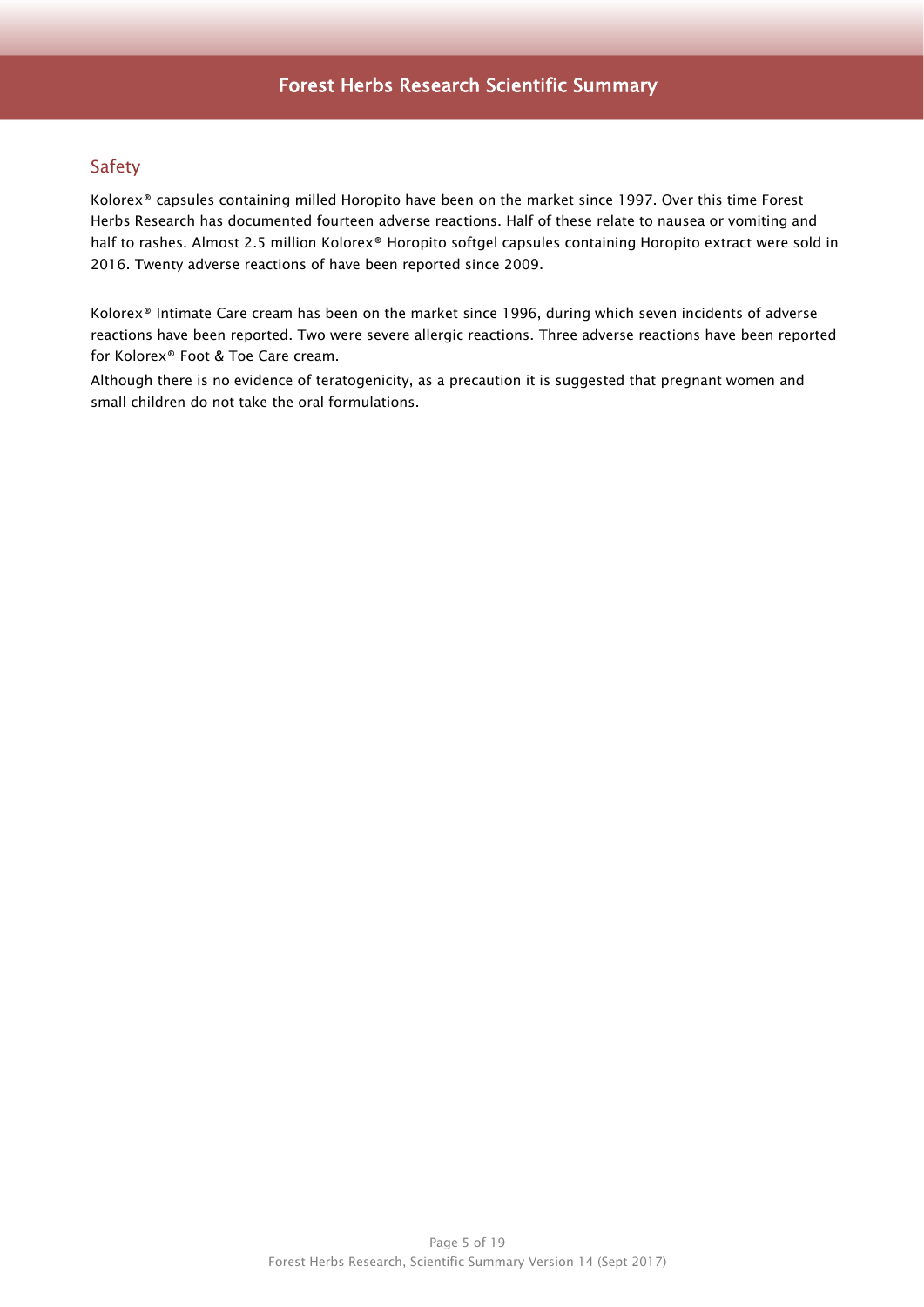# <span id="page-5-1"></span><span id="page-5-0"></span>Information on Kolorex® Products

*Kolorex® Horopito softgels (Kolorex® Advanced Candia Care, Kolorex® Advanced Candida Care)*

### Kolorex® Horopito softgels in vitro Efficacy

The first production batch of Kolorex® Horopito softgels was assayed for its effectiveness against Candida albicans on a monthly basis for almost two years, using the pharmaceutical anti-yeast product Nystatin as a control. See Figure 2. After 94 weeks the softgels are inhibiting the growth of C. albicans as effectively as when they were manufactured<sup>23</sup>.



Figure 2. Kolorex® Horopito softgel Zone of Inhibition against C. albicans test results compared with Nystatin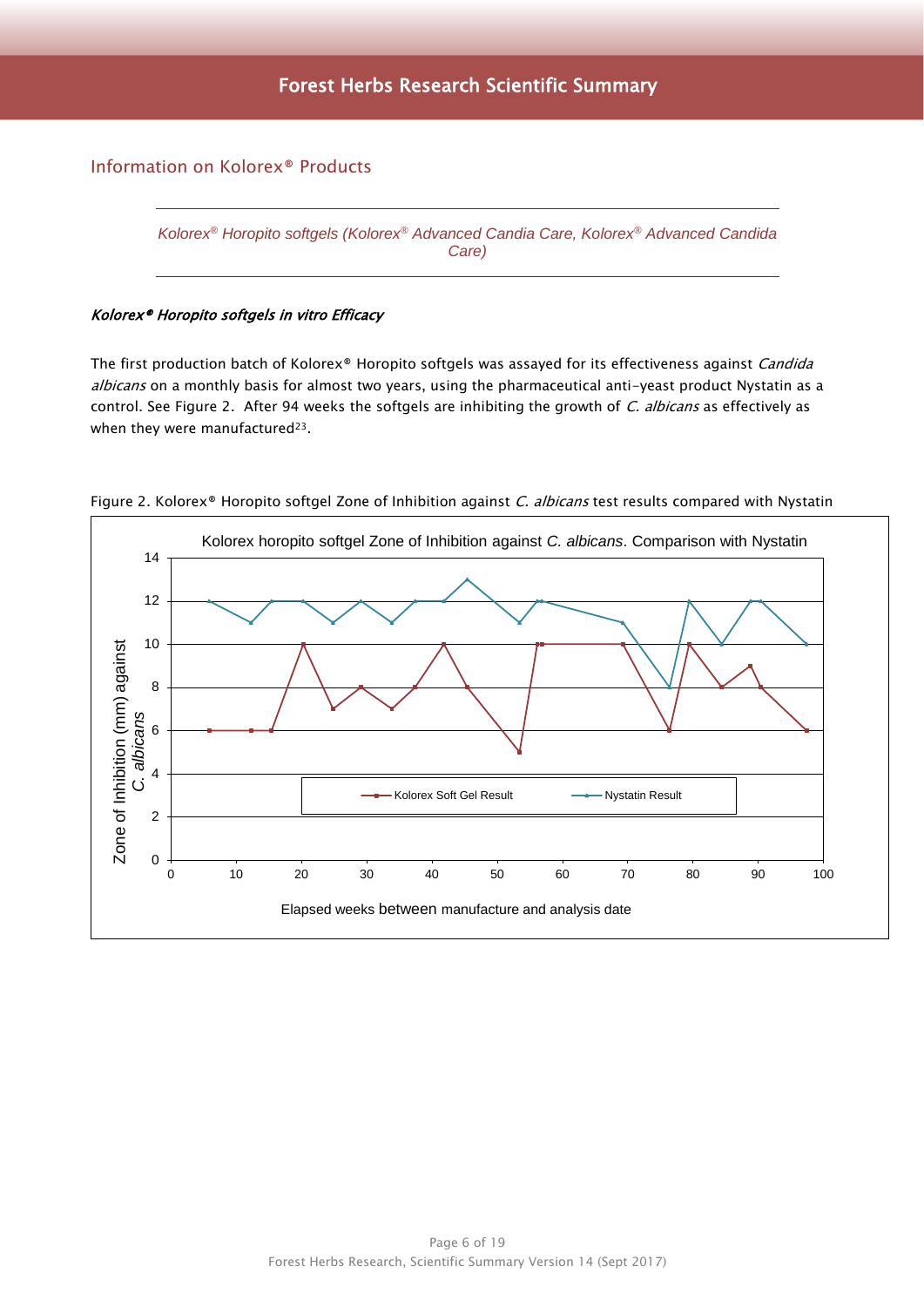



The Challenge test is used to test Kolorex® horopito softgels against Candida albicans. An aliquot of oil removed from the softgel oil is inoculated with approximately one million colonies of Candida albicans. Figure 3 shows that the softgel oil rapidly and effectively destroys *Candida albicans* colonies.

#### Kolorex® Horopito softgels stability

The softgels are as effective in vitro against Candida albicans at 94 weeks, as they were immediately after manufacture<sup>24</sup> (see zone of inhibition results Figure 4).

The stability of the active ingredient, polygodial, has been monitored under controlled storage conditions by Southern Cross University, Australia. The results are also graphed in Figure 4.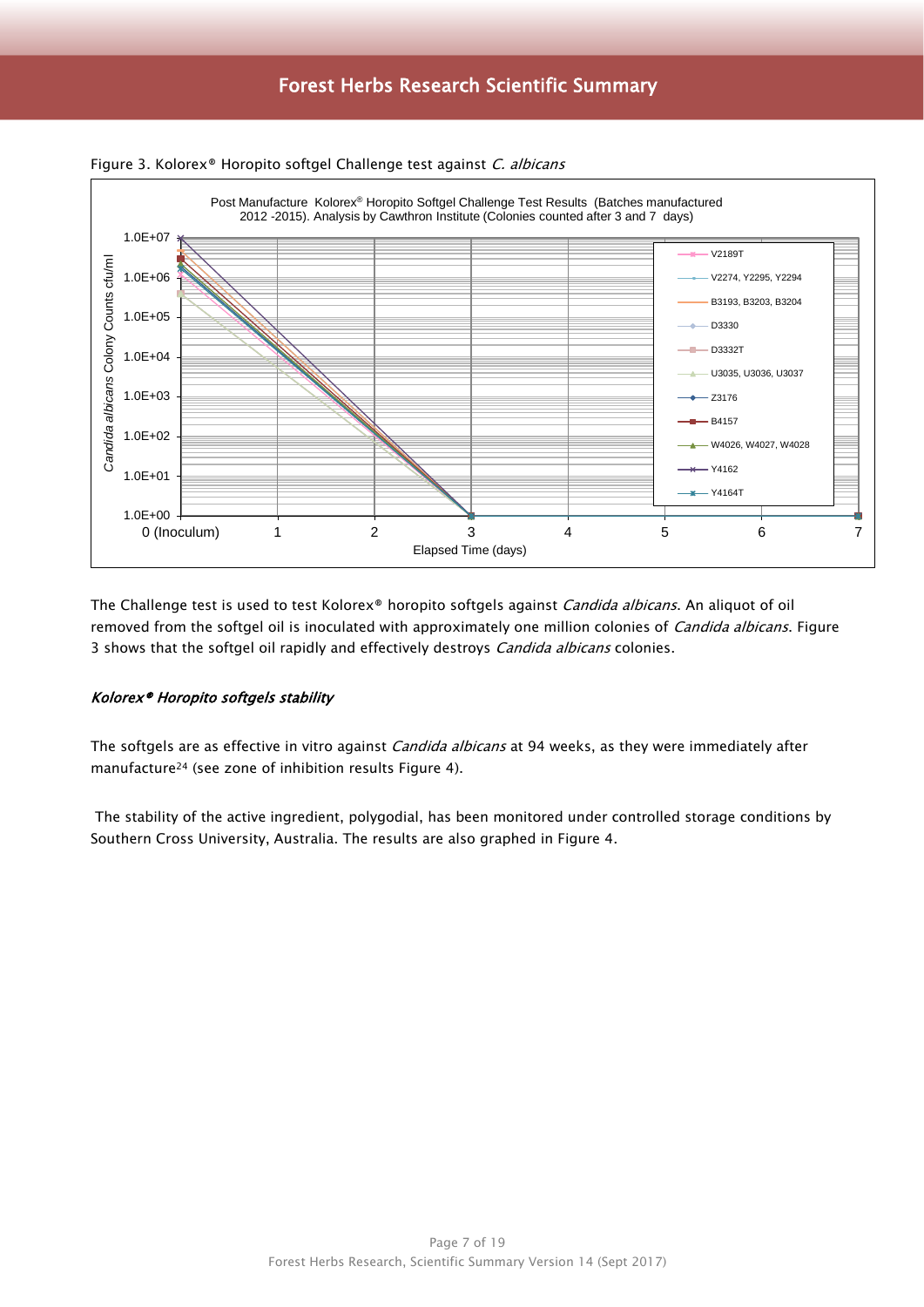

Figure 4. Kolorex® Horopito softgel (500mg ) Capsule Stability Over 100 Weeks. Zone of Inhibition Results against  $C$ . albicans compared with Nystatin and Concentration of Polygodial (mg/gel cap)

Stability of the antifungal activity of Kolorex® Horopito softgels is confirmed by challenge testing of historical softgels stored at Forest Herbs Research. The results (see Figure 12) shows that even after two and a half years Kolorex® Horopito softgels continue to rapidly kill *Candida albicans* colonies (see Figure 5)



Figure 5. Antifungal activity of Kolorex® Horopito softgels analysed after 101 and 131 weeks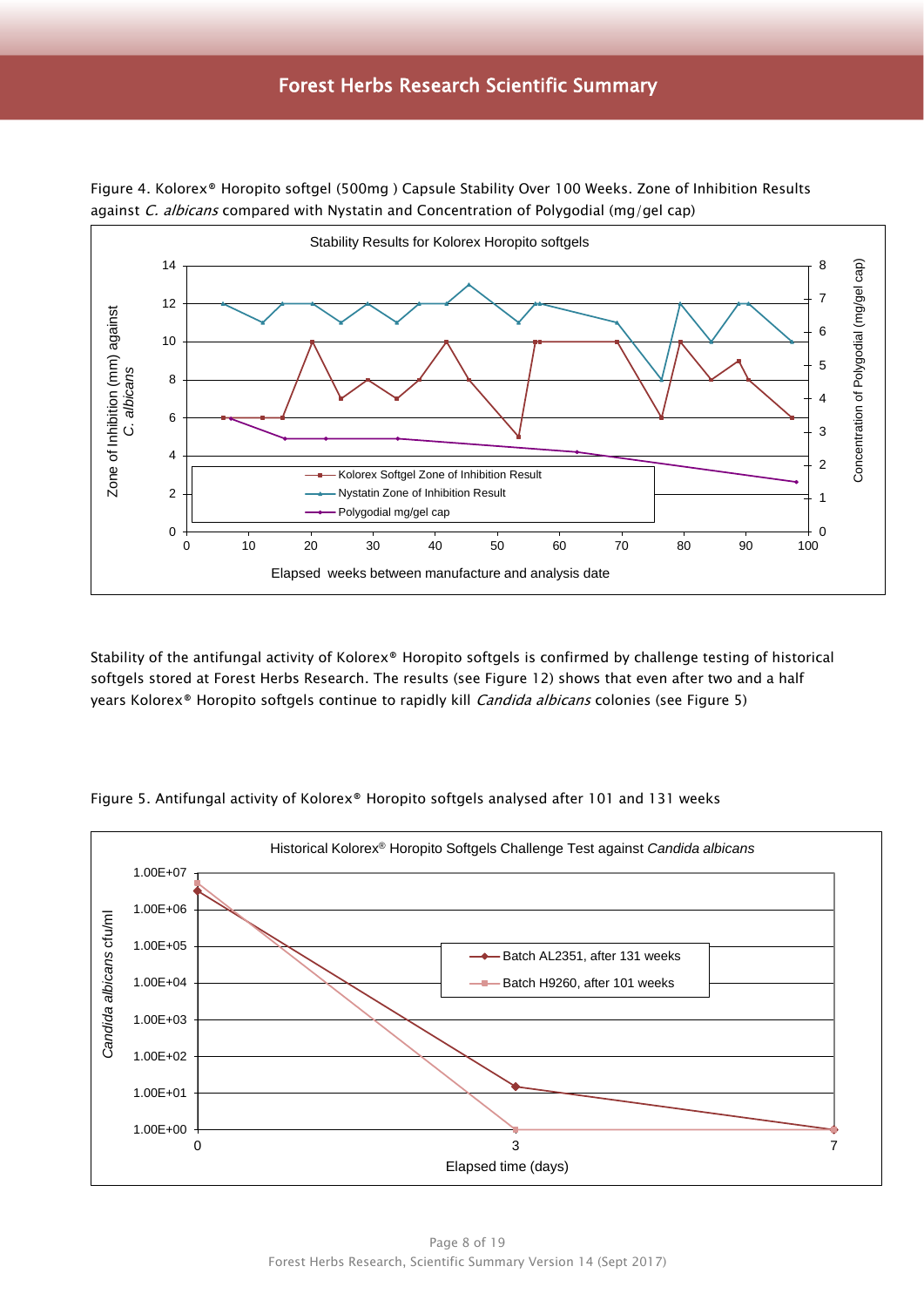#### Kolorex® Horopito Softgels Clinical Studies

In 2011 a randomised clinical study was carried out by Kumari<sup>25</sup> and colleagues. Eighty two women with recurrent vulvo-vaginal candidiasis underwent an oral treatment regime of either Kolorex® Horopito softgels or the antifungal pharmaceutical itraconazole for a period of 6 months. This was followed by observation for 6 months when no treatment was given. Despite itraconazole patients benefiting from earlier symptom relief, after 6 months the results were similar. After a total of 12 months (6 month treatment followed by 6 months observation) there were about twice as many Kolorex® Horopito softgel treated patients who were free of Candida infection compared with itraconazole patients. (See Figure 6) This lower recurrence rate is a very positive outcome. Furthermore the study showed that the use of Kolorex® Horopito softgels also reduces the growth of azole-resistant *Candida* species which are present in the itraconazole recurrent patients.

Figure 6. Number of mycologically "cured" patients during 12-month treatment and follow-up period (from Kumari et al 2011, Figure 2)



A further randomised 2 year clinical study of 122 women suffering from recurrent vulvo-vaginal candidiasis was carried out by the same research group and published in 2013 $^{26}$ . This time the study included 122 women and assessed the clinical efficacy of using Kolorex® Horopito softgels as a maintenance treatment against recurrence. This was compared with treatment using itraconazole. Recurrent vulvo-vaginal candidiasis describes the condition when a woman experiences at least three episodes of candidiasis (that are unrelated to antibiotic use) in a year. Because of the recurrent nature this condition is very difficult to manage as although candidiasis usually responds to treatment, if there is no maintenance therapy a majority of women experience recurrence27. For this study one group of patients were given maintenance therapy of Kolorex® Horopito softgels (one softgel twice a day for one week every month), while the other were given itraconazole (200mg orally once a week). The Kolorex® Horopito softgel regime was well tolerated and had fewer side effects than itraconazole. Kolorex® Horopito softgels had significantly less relapses compared to itraconazole (22 compared with 39). The conclusion of the 2 year study was that Kolorex® Horopito softgels were equally effective as itraconazole for the overall treatment of recurrent vulvo-vaginal candidiasis. Futhermore Kolorex® Horopito softgels had a better preventative effect and lower relapse rate as well as less susceptibility and growth of azole-resistant species.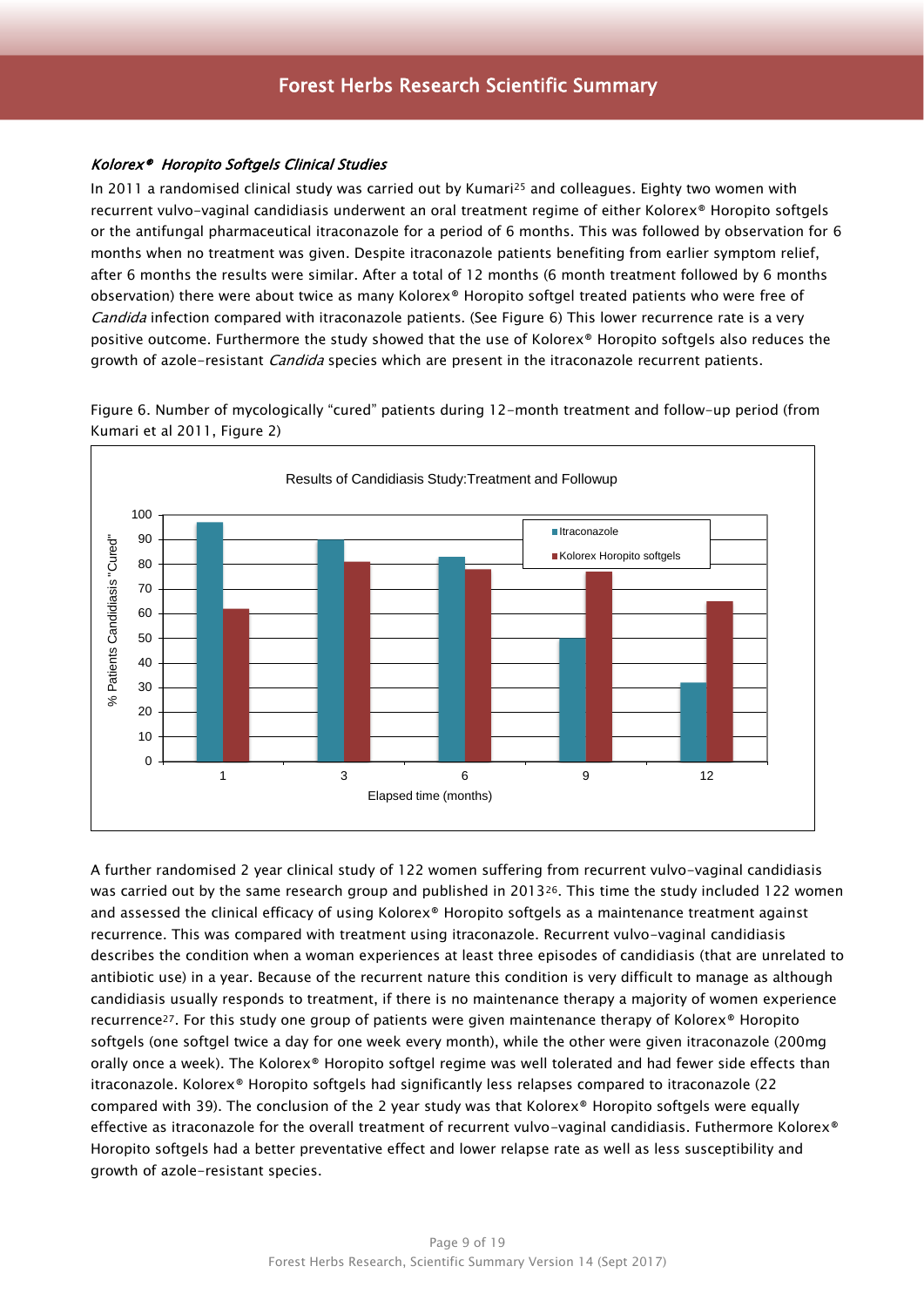#### *Kolorex® Intimate Care Cream*

#### <span id="page-9-0"></span>Kolorex® Intimate Care Cream in vitro Efficacy

Kolorex® Intimate Care cream is more effective than other natural products and as effective as the pharmaceutical products tested (see Figure 7).





### Kolorex® Intimate Care Cream Clinical Studies

A clinical study on the efficacy of Kolorex® Intimate Care cream against relapsing bacterial vaginosis (gardnerellosis) was conducted by the Pavlodar City Centre for Clinical Immunology and Reproduction in 2000. This vaginal infection is prone to relapses in more than 30% of treated cases. Twenty two women completed treatment for two months without any relapses29.

In 1995 a clinical study by NZ naturopaths was conducted on the efficacy of Kolorex® Intimate Care cream on twenty-six women suffering from vaginal candidiasis. Twenty-three of the women (89%) reported relief when the cream was applied 2 or 3 times daily for a week. Of the remaining three women, two reported a gradual increase in symptoms and 1 found the cream too hot to use a second time30.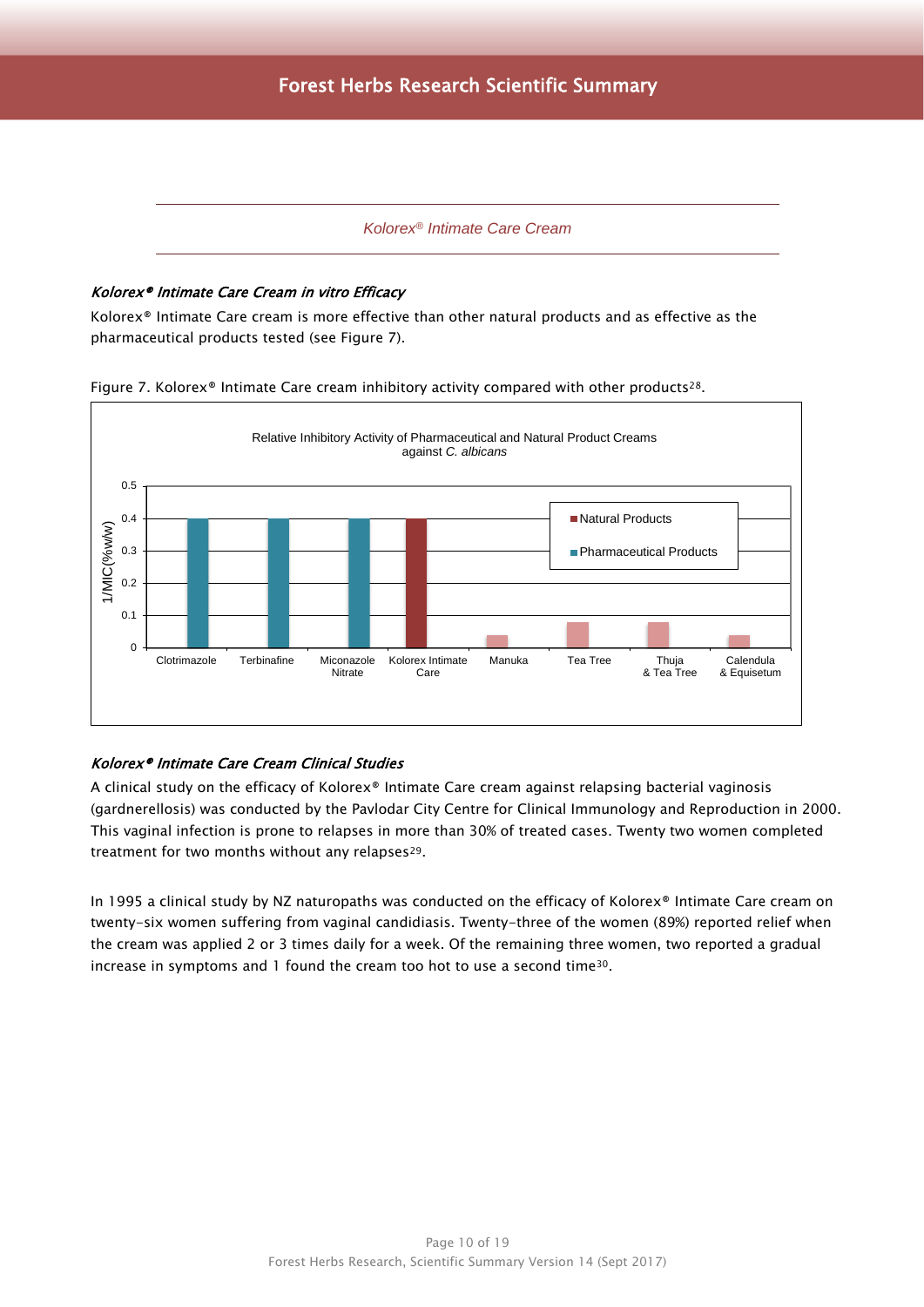# *Kolorex® Foot &Toe Care Cream*

#### <span id="page-10-0"></span>Kolorex® Foot &Toe Care Cream in vitro Efficacy

The testing of Kolorex® Foot & Toe Care cream (See Figure 8 below) demonstrates that it has higher antifungal activity against one of the main athlete foot fungi (T. mentagraphytes) than any other natural product that was tested<sup>31</sup>.

Figure 8. Relative inhibitory activity against T. mentagraphytes of Kolorex® Foot & Toe Care cream compared to other natural products tested.

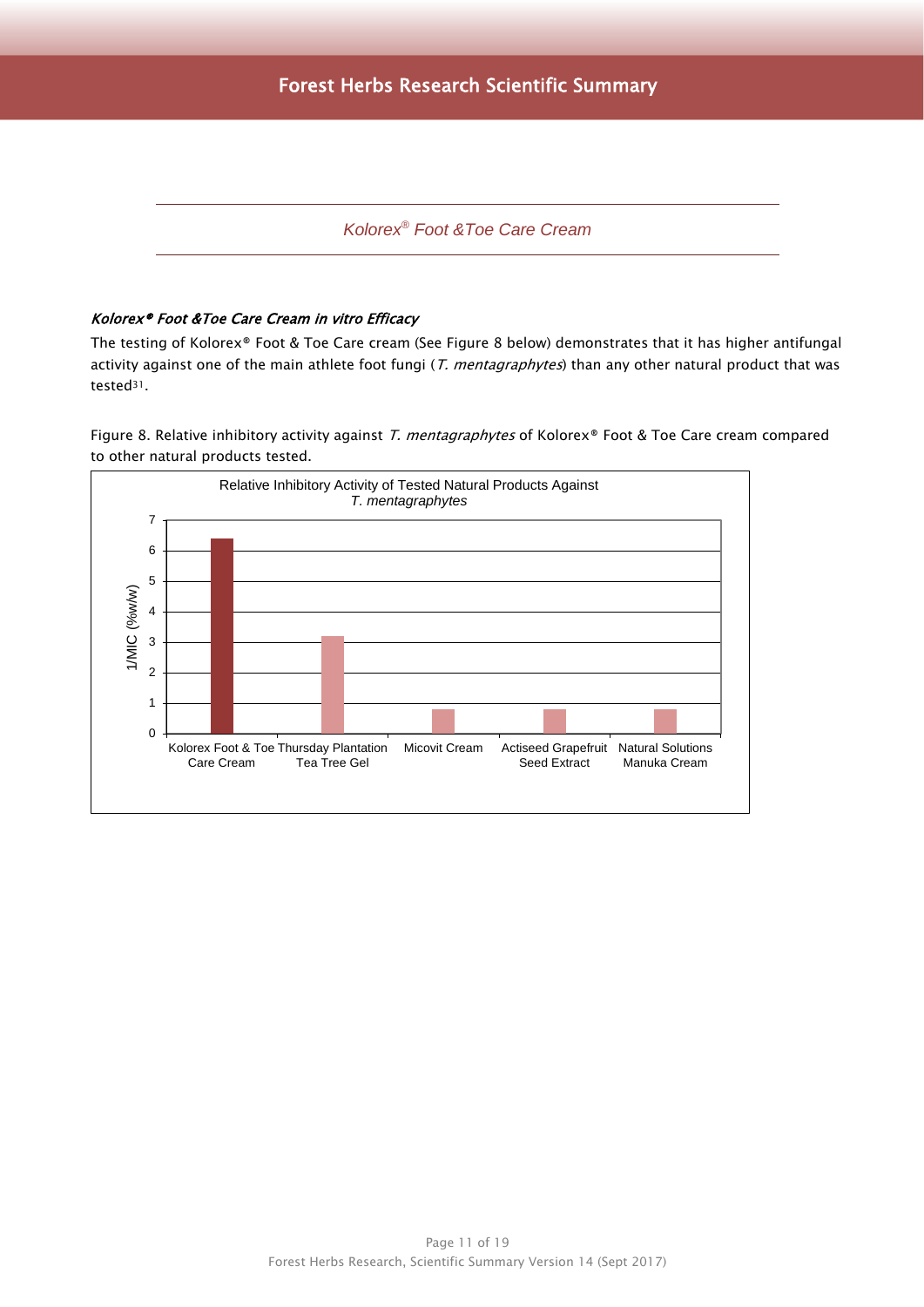<span id="page-11-0"></span>*Kolorex® Products containing Kolorex® Horopito Dried Milled Leaf*



### Kolorex® Horopito leaf in vitro Efficacy

Historical leaf testing results for the inhibitory activity of Kolorex® Horopito leaf samples against C. albicans compared with the antifungal treatment drug Nystatin are shown in Figure 9. The leaf is extracted with ethanol prior to testing.



Figure 9. Horopito Leaf Zone of Inhibition (ZoI) Test Results<sup>32</sup>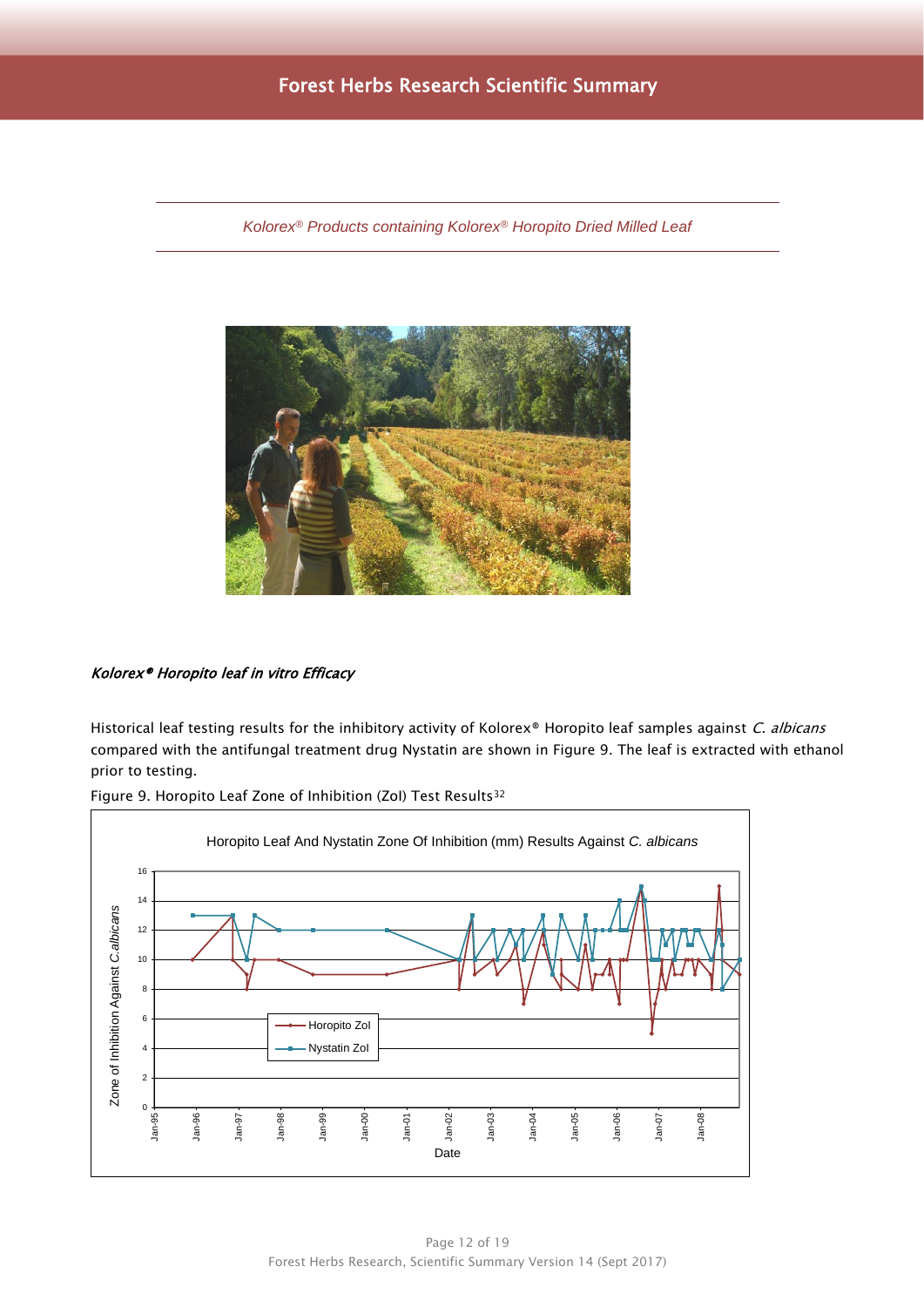Zone of Inhibition testing was stopped after the University of Canterbury discontinued its testing service. A new antifungal test based on the challenge test (European Pharmacopoeia General Text 5.1.3) was developed to monitor the antifungal activity of Horopito leaf used in Kolorex® products. The antifungal efficacy of the infusion can be seen in Figure 10. where the  $C.$  albicans colonies are quickly reduced to zero<sup>33</sup>.





#### Kolorex® Horopito & Aniseed Capsules in vitro Efficacy

<span id="page-12-0"></span>Kolorex® Horopito & Aniseed capsules exhibit a wide profile of antifungal activity. Published results of the testing of the capsules (containing175mg horopito and 175mg aniseed) show that the remarkable in vitro antifungal activity of the Kolorex® mixture was better than polygodial alone (as illustrated in Figure 11). Furthermore results showed that there was no significant toxicity associated with the Kolorex® capsules. The most commonly used antibiotics however exhibit toxic side-effects. The study concluded that "Kolorex® is ... expected to be a promising compound for the development of therapeutic regimens acting through a synergistic effect". <sup>34</sup>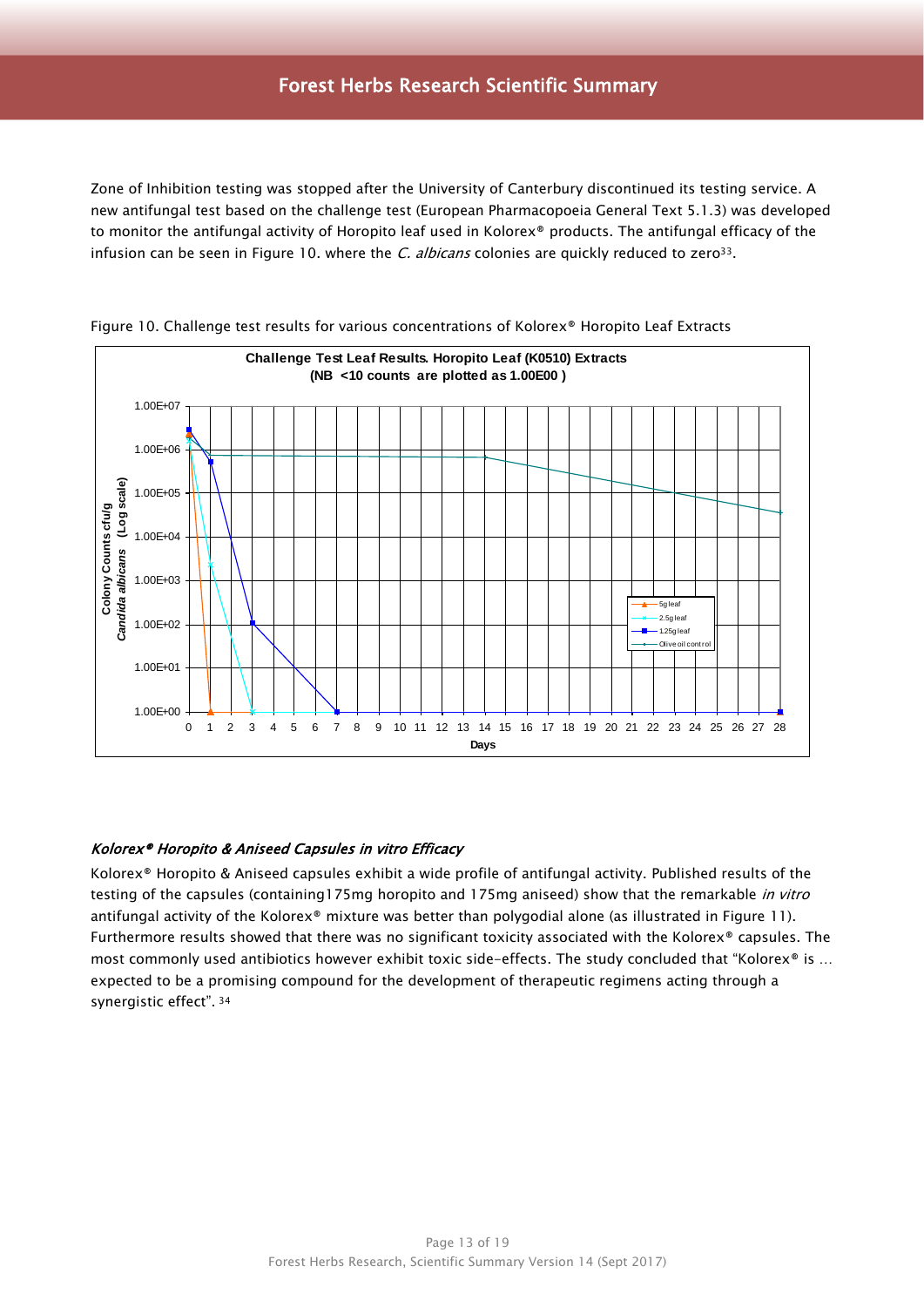

Figure 11. Relative activity of polygodial and polygodial–anethole mixture against common fungi [34](#page-12-0)

Recent research using a Horopito and aniseed mixture containing 50mg ground Horopito (P. colorata), 41.5mg Aniseed (P. anisum), 2.9mg L. acidophilus and 5.6mg vitamin C was tested on patients with operated gastrointestinal cancer. The patients had a history of ongoing candiduria (urinary *Candida* infection). It was found that a significant percentage developed urinary *Candida* infections following chemotherapeutic treatment. The Horopito formulation was used without any side effects and was successful in treating the infections in the majority of cases. The researchers recommend this natural antifungal phytocompound and think consideration should be given for its use as a prophylactic<sup>35</sup>.

#### Note:

Forest Herbs Research considers Horopito the active ingredient in Horopito & Aniseed capsules. Aniseed is an excipient based primarily on its flavour and digestion aiding properties. If anethole from the aniseed exerts a synergistic effect this is an additional benefit but not relied upon in the formulation.

#### Kolorex® Horopito & Aniseed Capsules in vivo Efficacy

<span id="page-13-0"></span>In 2001 Naito and his team<sup>36</sup> investigated the ability of a Kolorex® product (containing 50mg ground Horopito (P. colorata), 41.5mg Aniseed (P. anisum), 2.9mg L. acidophilus and 5.6mg vitamin C polygodial and anethole) to protect the gut of mice from colonization and dissemination of *Candida albicans*. After mice were inoculated with C. albicans and treated with the Kolorex® product, testing of intestinal samples showed that the Kolorex® treated mice had a much reduced concentration of  $C$ . albicans per gram of tissue (see Figure 12). The data suggested that the Kolorex® product might exert an early competitive effect against colonisation. Chemically synthesised antifungal treatments have been devised but they have the possible drawbacks of toxic effects and bacterial overgrowth. With the natural Kolorex® product no toxicity or bacterial dissemination occurred during the observation period.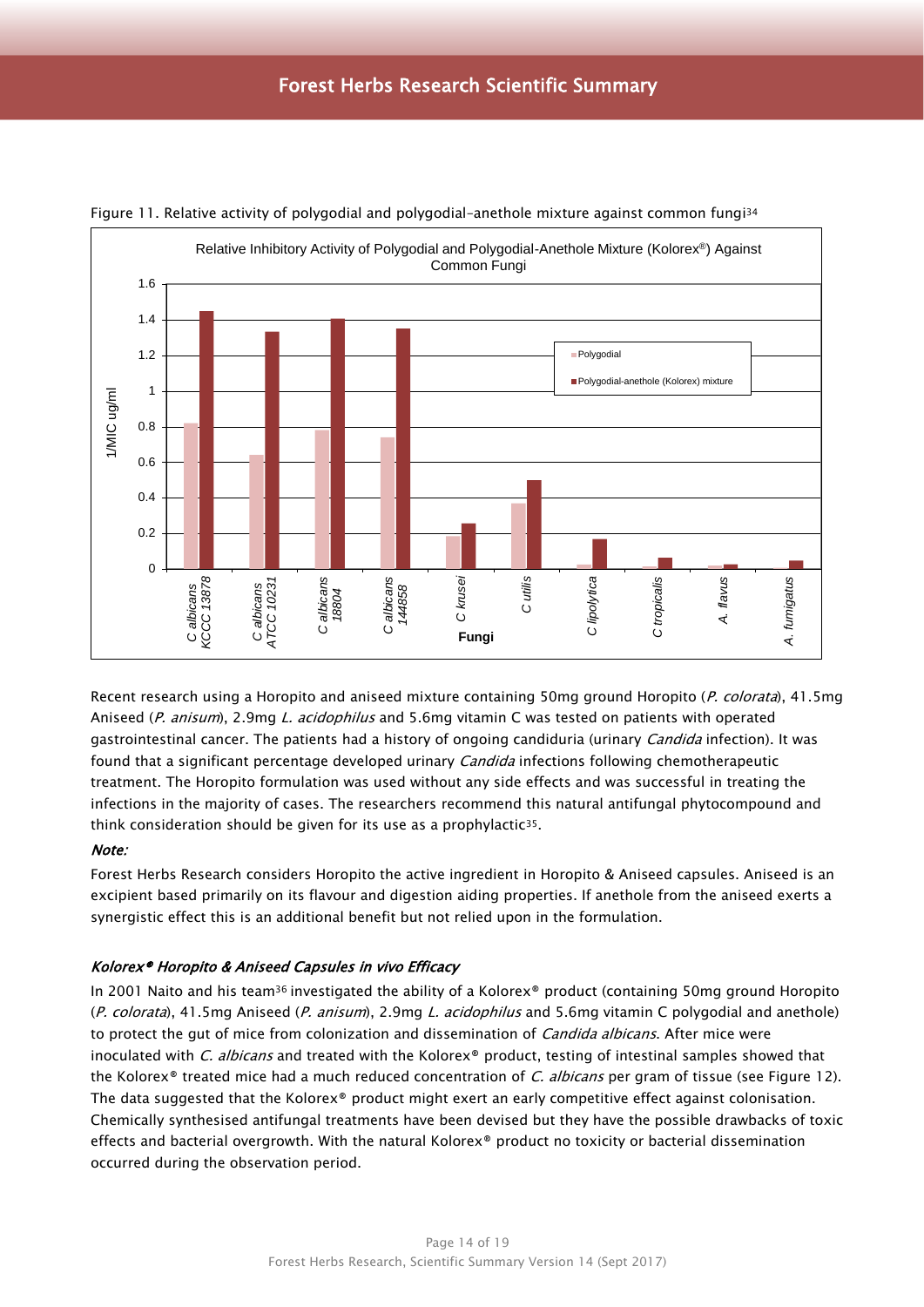

Figure 12. C. albicans concentration in tissue tested: Effect of 48hr Kolorex<sup>®</sup> product pre-treatment<sup>[36](#page-13-0)</sup>

Further research by Marotta and associates<sup>37</sup> in 2006 replicated the effect of the Kolorex<sup>®</sup> product (50mg ground Horopito (P. colorata), 41.5mg Aniseed (P. anisum), 2.9mg L. acidophilus and 5.6mg vitamin C) on reducing the concentration of *C. albicans* in organs inoculated with the fungus. Their research was carried out using conditions of protein-calorie malnutrition often experienced by the elderly. It showed that treatment with the Kolorex® product significantly decreased the absolute number of organs infected and enabled complete clearance of *C. albicans* in the lungs. The study concluded that the Kolorex® product exhibited potential clinical interest for specific conditions of calorie-protein malnutrition.

An ex vivo study by Nakajima<sup>38</sup> used a Kolorex® Horopito and aniseed mixture to inhibit the growth of C. albicans in the oral cavity. This research concluded that in contrast to the commonly used oral antiseptics containing chlorhexidine, the antifungal action of Kolorex® was more constant against all species tested (including C. albicans, C. tropicalis, C. glabrata, C. guilermonii, C. parapsilosis and C. krusei) with a minimum inhibitory concentration of 1:20 of Kolorex® diluted with sterilised distilled water.

#### Kolorex® Horopito Herbal Capsules Clinical Studies

An open study conducted by eleven NZ naturopaths in 1992 for Forest Herbs Research examined the therapeutic effect of capsules containing milled Kolorex® Horopito (300mg) in patients diagnosed with chronic intestinal candidiasis. This study demonstrated a symptom improvement rate in 76% of cases39.

In 1997 the Pavlodar City Centre for Clinical Immunology and Reproduction carried out a study on patients diagnosed with chronic recurring intestinal candidiasis. It compared 22 patients taking capsules containing milled Kolorex® Horopito (300mg) with 10 patients administered fluconazole (Diflucan, Pfizer). All patients taking fluconazole and 90% of patients taking Kolorex® capsules showed a significant improvement after 7 and 14 days respectively<sup>40</sup>.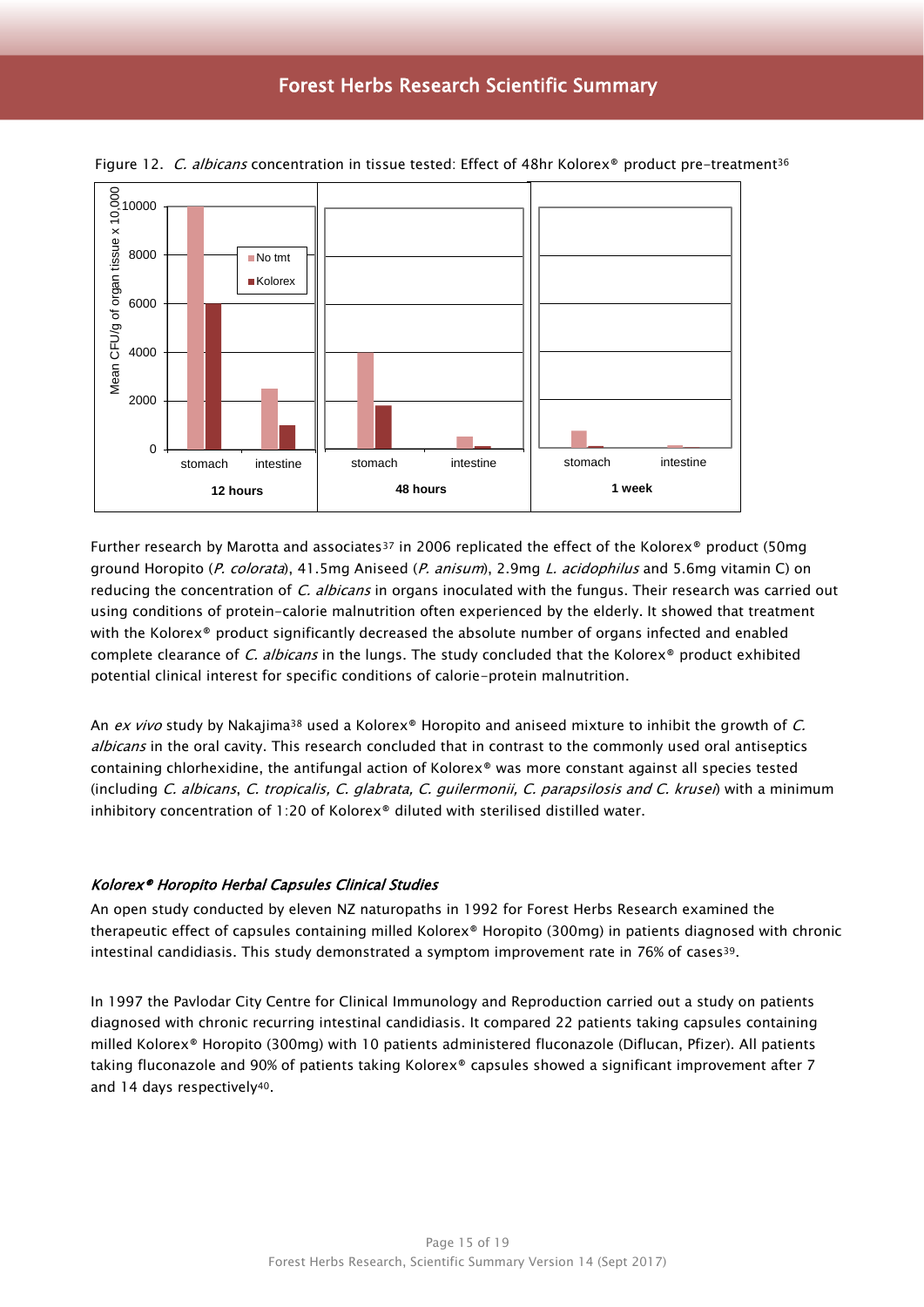# <span id="page-15-0"></span>Kolorex®/Kolsore® Products



Backed by years of clinical testing, Kolorex® is known for its fast, effective action, providing yeast-fighting support when it's needed most. Suitable for acute outbreaks and management of chronic yeast problems.

The Kolorex® for Women's Health product range includes: Kolorex® Intimate Wash Kolorex® Intimate Care Cream Kolorex® Advanced Candida/Candia Care (softgels) Kolorex® Cranberry plus Horopito

Kolorex® for Digestive Health: Kolorex® Advanced Intestinal Care (herbal capsules containing milled horopito) - supports intestinal wellness.

Kolorex® for Foot Care: Kolorex® Foot & Toe Care Cream

Kolsore® for Lip Care Kolsore®

All Kolorex® products are made with natural ingredients and are free from: SLS Synthetic preservatives Synthetic fragrances Mineral oils Parabens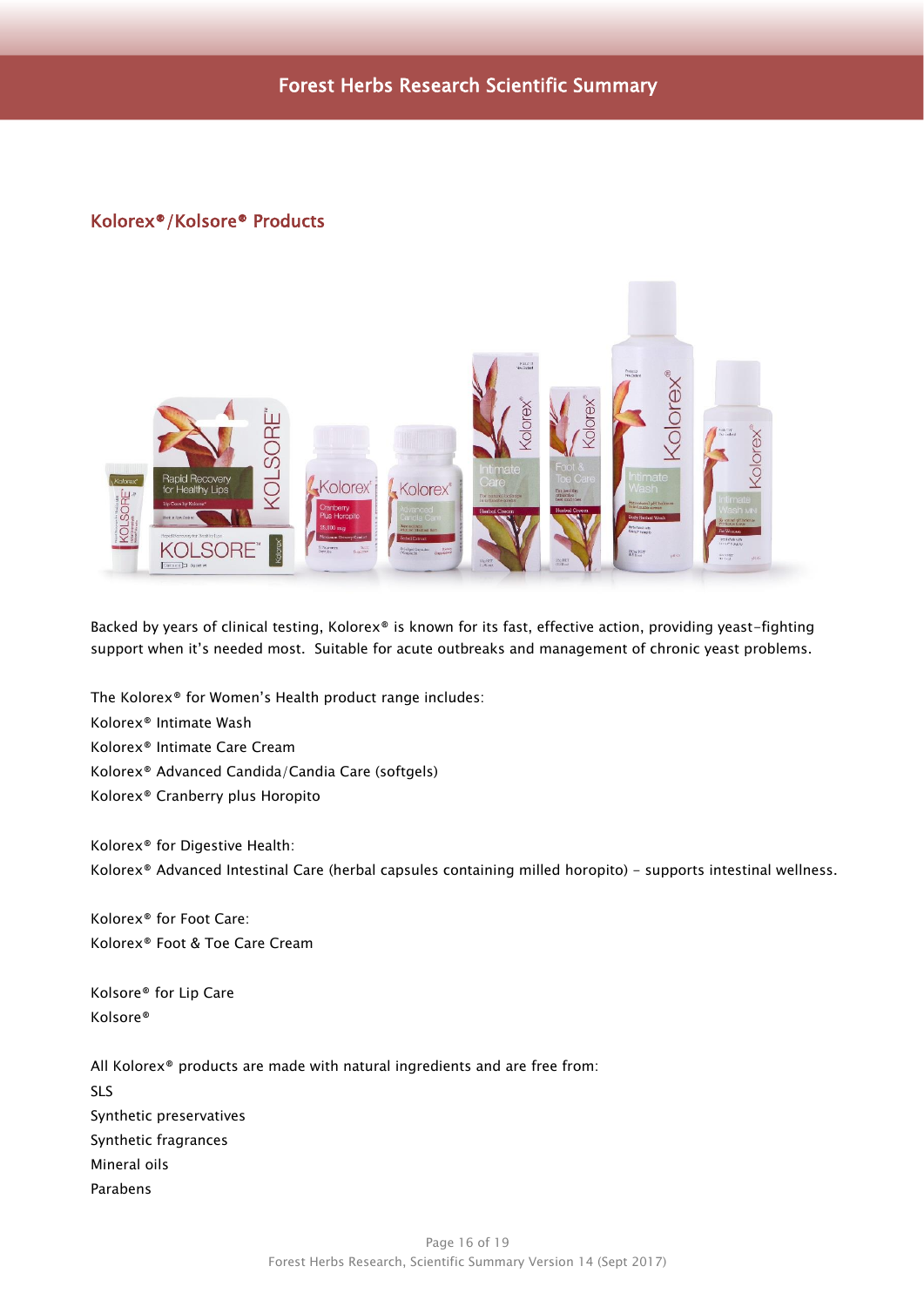### <span id="page-16-0"></span>References

- <sup>1</sup> Webb, C., Johnson, P., & Sykes, B. (1990). Flowering Plants of NZ, DSIR, p104.
- <sup>2</sup> Brockie, B. 'Native plants and animals overview Unusual plant features', Te Ara the Encyclopedia of New Zealand, updated 1-Mar-09 URL: [http://www.TeAra.govt.nz/en/native-plants-and-animals-overview/7](http://www.teara.govt.nz/en/native-plants-and-animals-overview/7) (Accessed 09/08/2011)
- $3$  Orwin, J. 'Shrubs and small trees of the forest Pepper trees: horopito and kawakawa', Te Ara the Encyclopedia of New Zealand, updated 1-Mar-09 URL: [http://www.TeAra.govt.nz/en/shrubs-and-small-trees-of-the-forest/12](http://www.teara.govt.nz/en/shrubs-and-small-trees-of-the-forest/12) (Accessed 09/08/2011)
- <sup>4</sup> Brooker, S. G., Cambie, R. C., & Cooper, R. C. (1987). New Zealand Medicinal Plants, Heinemann, p240.
- 5 Riley, M. (1994). Maori Healing and Herbal, Viking Sevenseas, pp146-148.
- $6$  Perry, N. 'Plant extracts Medicines', Te Ara the Encyclopedia of New Zealand, updated 2-Mar-09 URL: [http://www.TeAra.govt.nz/en/plant-extracts/3](http://www.teara.govt.nz/en/plant-extracts/3) (Accessed 09/08/2011)
- <sup>7</sup> McCallion, R. F., Cole, A. L., Walker, J. R., Blunt, J. W., & Munro, M. H. (1982). Antibiotic Substances from New Zealand Plants, Planta Medica, 44(3), 134-138.
- 8 Gershenzon, J., & Dudareva, N. (2007). The Function of Terpene Natural Products in the Natural World. Nature Chemical Biology, 3(7), 408-414.
- 9 Larsen, L. A. (2001). Literature Survey of the Constituents of Pseudowintera colorata. NZ Institute for Crop and Food Research (FHR on File).
- 10 Mylek, M. (1999). Development and Analysis of Extracts of Polygodial from Horopito, Industrial Research Ltd, Report No.904.
- <sup>11</sup> Cooney, L. J., van Klink, J. W., Hughes, N. M., Perry, N. B., Schaefer, H. M., Menzies, I. J., & Gould, K. S. (2012). Red Leaf Margins Indicate Increased Polygodial Content and Function as Visual Signals to Reduce Herbivory in Pseudowintera colorata. New Phytologist, 194: 488-497. doi: 10.1111/j.1469-8137.2012.04063.x
- <sup>12</sup> Lee, S. H., Lee, J. R., Lunde, C. S., & Kubo, I. (1999). In Vitro Antifungal Susceptibilities of *Candida albicans* and other Fungal Pathogens to Polygodial, a Sesquiterpene Dialdehyde, Planta Medica, 65, 205-208.
- <sup>13</sup> Kubo, I., & Lee, S. H. (1998). Potentiation of Antifungal Activity of Sorbic Acid. *J. Agric. Food Chem., 46*, 4052-4055.
- <sup>14</sup> Kubo, I., Lee, S. H., & Ha, T. J. (2005). Effect of EDTA Alone and in Combination with Polygodial on the Growth of Saccharomyces cerevisiae, J. Agric. Food Chem., 53(5), 1818-1822.
- 15 Fujita, K., & Kubo, I. (2005). Naturally Occurring Antifungal Agents Against Zygosaccharomyces bailii and Their Synergism, J. Agric. Food Chem., 53, 5187-5191.
- <sup>16</sup> Kubo, I., Fujita, K., Lee, S. H., & Ha, T. J. (2005). Antibacterial Activity of Polygodial, *Phytotherapy Research*, 19, 1013-1017.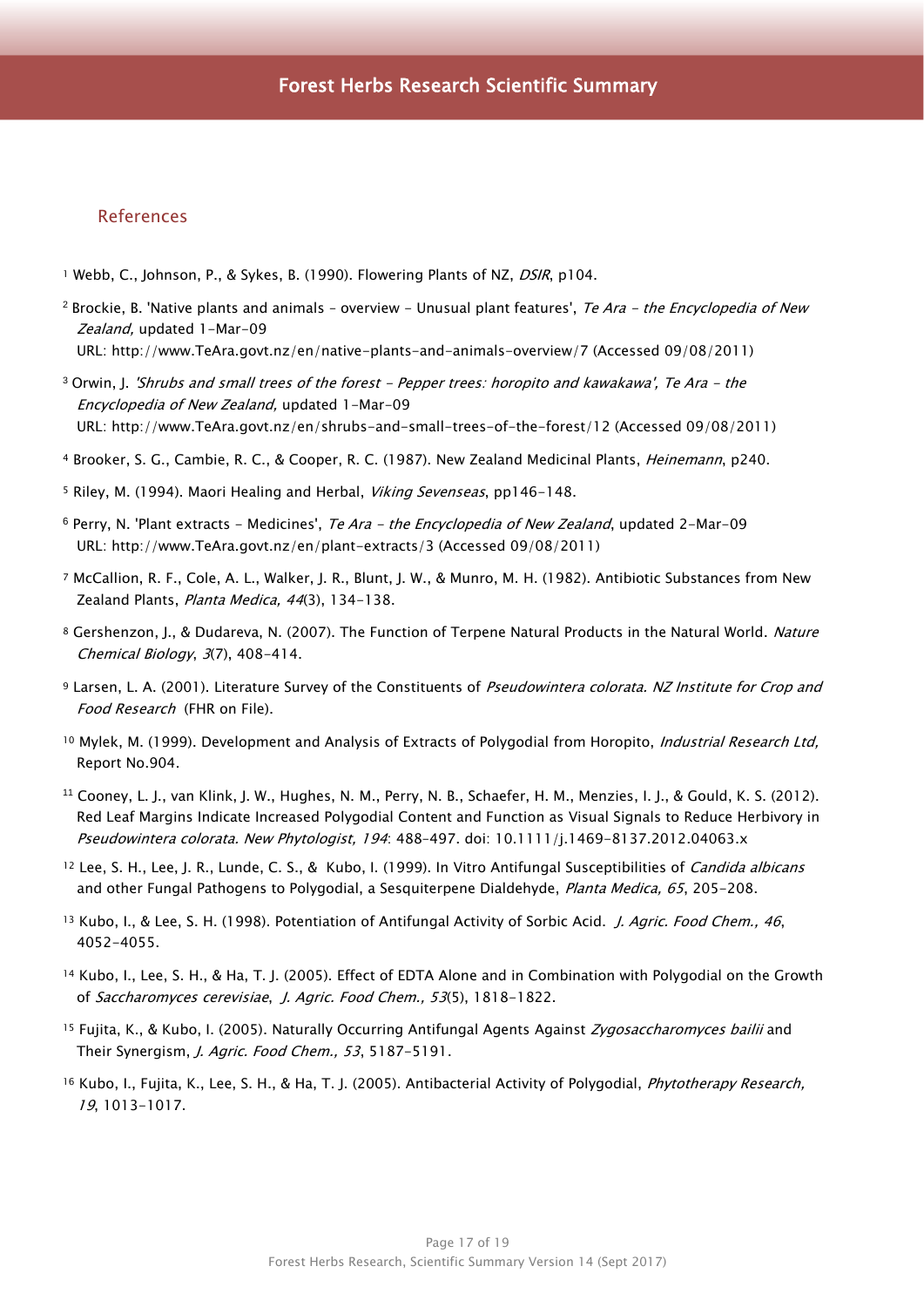- <sup>17</sup> Taniguchi, M., Yano, Y., Tada, E., Ikenishi, K., Oi, S., Haraguchi, H., Hashimoto, K. & Kubo, I. (1988). Mode of Action of Polygodial, an Antifungal Sesquiterpene Dialdehyde. Agricultural and Biological Chemistry, 52(61), 1409–1414.
- <sup>18</sup> Forsby, A., Walum, E., & Sterner, O. (1992). The Effect of Six Sesquiterpenoid Unsaturated Dialdehydes on Cell Membrane Permeability in Human Neuroblastoma SH-SY5Y cells. Chemico-Biological Interactions, 84 (1), 85-95.
- <sup>19</sup> Kubo, I., Fujita, K., & Lee, S. H. (2001). Antifungal Mechanism of Polygodial. *Journal of Agricultural and Food* Chemistry, 49(3),1607-1611.
- <sup>20</sup> Derita, M., Montenegro, I., Garibotto, F., Enriz, R. D., Fritis, M. C., & Zacchino, S. A. (2013). Structural Requirements for the Antifungal Activities of Natural Drimane Sesquiterpenes and Analogues, Supported by Conformational and Electronic Studies. Molecules, 18(2), 2029–2051. doi:10.3390/molecules18022029.
- <sup>21</sup> Winkelman, E. (2008). Toxicological Assessment of Horopito (*Pseudowintera colorata*). GlaxoSmithKline Memorandum.
- $^{22}$  Jansen, B.J. & de Groot, A. (2004). Occurrence, Biological Activity and Synthesis of Drimane Sesquiterpenoids. Natural Product Reports, 21(4), 449-477.
- <sup>23</sup> Forest Herbs Research. Kolorex Horopito Softgel Zone of Inhibition Data on File.
- <sup>24</sup> Forest Herbs Research. Soft Gel Stability Trial Data on File.
- <sup>25</sup> Kumari, A., Bishier, M. P., Naito, Y., Sharma, A., Solimene, U., Jain, S., Yadava, H., Minelli, E., Momella, C., & Marotta, F. (2011). Protective effect of an oral natural phytonutrient in recurrent vulvovaginal candidiasis: a 12-month study. Journal of Biological Regulators and Homeostatic Agents, 25 (4), 543-551.
- <sup>26</sup> [Chopra V.](http://www.ncbi.nlm.nih.gov/pubmed?term=Chopra%20V%5BAuthor%5D&cauthor=true&cauthor_uid=24152852), [Marotta F.](http://www.ncbi.nlm.nih.gov/pubmed?term=Marotta%20F%5BAuthor%5D&cauthor=true&cauthor_uid=24152852), [Kumari A.](http://www.ncbi.nlm.nih.gov/pubmed?term=Kumari%20A%5BAuthor%5D&cauthor=true&cauthor_uid=24152852), [Bishier M.P.](http://www.ncbi.nlm.nih.gov/pubmed?term=Bishier%20MP%5BAuthor%5D&cauthor=true&cauthor_uid=24152852), [He F.](http://www.ncbi.nlm.nih.gov/pubmed?term=He%20F%5BAuthor%5D&cauthor=true&cauthor_uid=24152852), [Zerbinati N.](http://www.ncbi.nlm.nih.gov/pubmed?term=Zerbinati%20N%5BAuthor%5D&cauthor=true&cauthor_uid=24152852), [Agarwal C.](http://www.ncbi.nlm.nih.gov/pubmed?term=Agarwal%20C%5BAuthor%5D&cauthor=true&cauthor_uid=24152852), [Naito Y.](http://www.ncbi.nlm.nih.gov/pubmed?term=Naito%20Y%5BAuthor%5D&cauthor=true&cauthor_uid=24152852)[, Tomella C.](http://www.ncbi.nlm.nih.gov/pubmed?term=Tomella%20C%5BAuthor%5D&cauthor=true&cauthor_uid=24152852), [Sharma A.](http://www.ncbi.nlm.nih.gov/pubmed?term=Sharma%20A%5BAuthor%5D&cauthor=true&cauthor_uid=24152852), [Solimene U.](http://www.ncbi.nlm.nih.gov/pubmed?term=Solimene%20U%5BAuthor%5D&cauthor=true&cauthor_uid=24152852) (2013) Prophylactic strategies in recurrent vulvovaginal candidiasis: a 2-year study testing a phytonutrient vs itraconazole. Journal of Biological Regulators and Homeostatic Agents, 27(3):875-82.
- <sup>27</sup> Sobel, J. D., Wiesenfeld, H. C., Martens, M., Danna, P., Hooton, T. M., Rompalo, A.,Sperling, M., Livengood, C., Horowitz, B., von Thron, J., Edwards, L. Panzer, H., Chu, T.-C. (2004). Maintenance fluconazole therapy for recurrent vulvovaginal candidiasis. The New England Journal of Medicine, 351(9), 876-883.
- <sup>28</sup> Forest Herbs Research. Kolorex Intimate Care Cream MIC Data on File.
- <sup>29</sup> Forest Herbs Research. Kolorex Cream 2000 Pavlodar Clinical Study Data on File.
- <sup>30</sup> Forest Herbs Research. Kolorex Cream 1995 Clinical Study Data on File. Training Faculty Assistant: M. Valivach.
- 31 Forest Herbs Research. Kolorex Foot and Toe Cream MIC Data on File.
- 32 Forest Herbs Research. Horopito Leaf Zone of Inhibition against C. Albicans Data on File.
- 33 Forest Herbs Research. Horopito Challenge Test Results. Cawthron Institute Report Reference S50250-1.
- <sup>34</sup> Metugriachuk, Y., Kuroi, O., Pavasuthipaisit, K., Tsuchiya, J., Minelli, E., Okura, R., Fesce, E., & Marotta, F. (2005). In View of an Optimal Gut Antifungal Therapeutic Strategy: and in vitro Susceptibility and Toxicity Study Testing a Novel Phyto-compound. Chinese Journal of Digestive Diseases, (6), 98-103.
- <sup>35</sup> Marotta, F., Naito, Y., Bishier, M. P., Jain, S., Yadav, H., Minelli, E., Kumari, A., Solimene, U., & Sollano, J. (2010). Subclinical candiduria in patients with gastrointestinal malignancies: a preliminary study on the protective effect of a natural phytocompound. Journal of Biological Regulators and Homeostatic Agents, 24(3), 317-324.